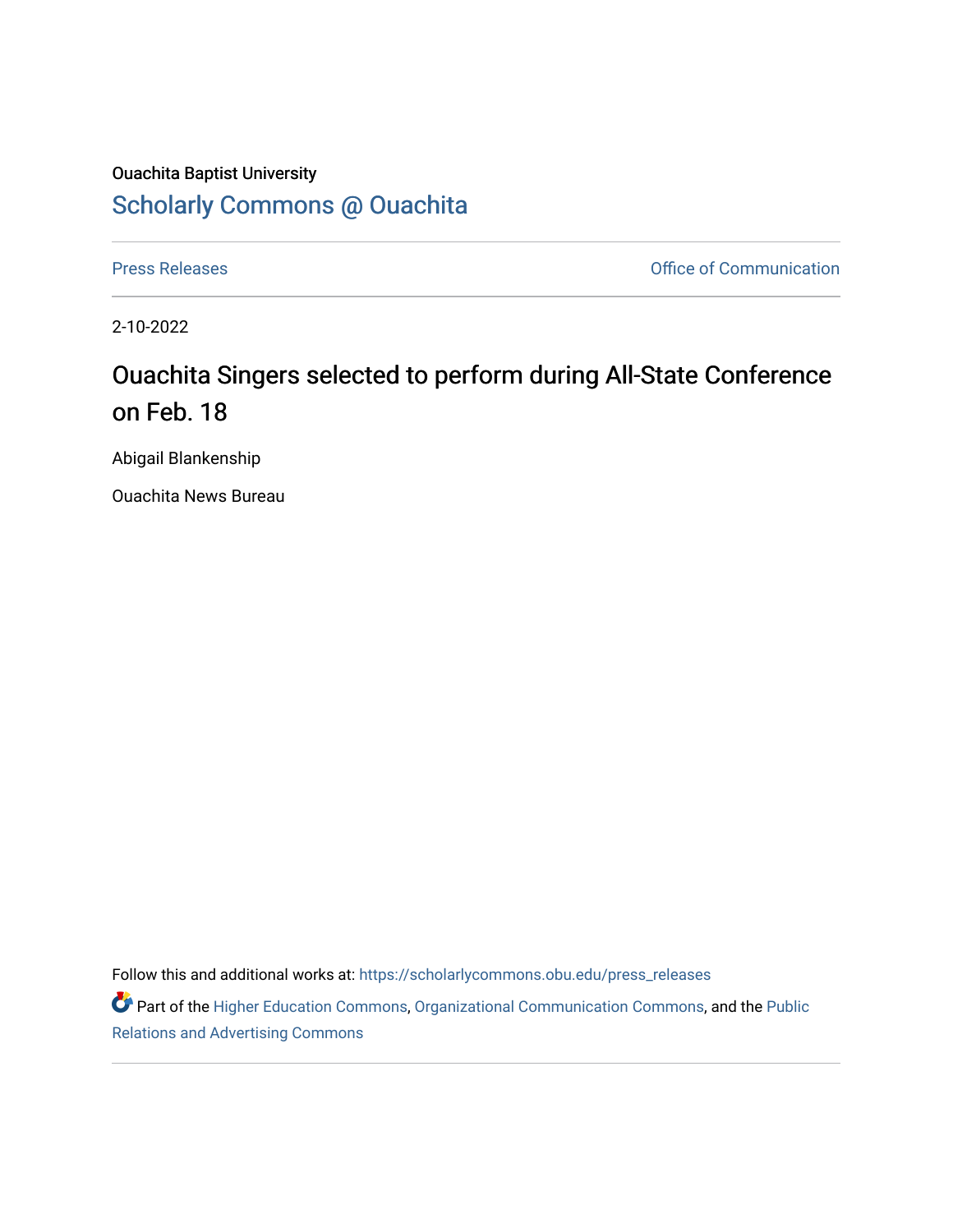## **BAPTIST UNIVERS**



For immediate release **Ouachita Singers selected to perform during All-State Conference on Feb. 18** *By Abigail Blankenship* February 10, 2022 For more information, contact OBU's news bureau at [newsbureau@obu.edu](mailto:newsbureau@obu.edu) or (870) 245-5208

ARKADELPHIA, Ark.—The Ouachita Singers from Ouachita Baptist University was selected to perform in Hot Springs, Ark., at the Arkansas All-State Conference on Friday, Feb. 18, at 8:30 p.m. in Hot Springs Convention Center Hall A.

The annual Arkansas All-State Conference recognizes the accomplishments of Arkansas high school students who are selected for an All-State Choir or Band and brings them together to perform.

"The Ouachita Singers were the only college choir selected in the state of Arkansas to perform at this conference," said Dr. Joshua Brown, assistant professor of music and director of choral activities at Ouachita. "It is a tremendous honor that speaks to the tradition of excellence the Ouachita choral ensembles have long been known for throughout Arkansas."

The Singers will perform "A Silence Haunts Me" by Jake Runestad; "Sing Out, My Soul" by Marques L.A. Garrett; "You Are the Music" by Dan Forrest, accompanied by Ouachita faculty members Dr. Margaret Garrett, professor of music, on vocals and Alexis Sczepanik, lecturer in music, on horn; and "Geistliches Lied, Op. 30" by Johannes Brahms.